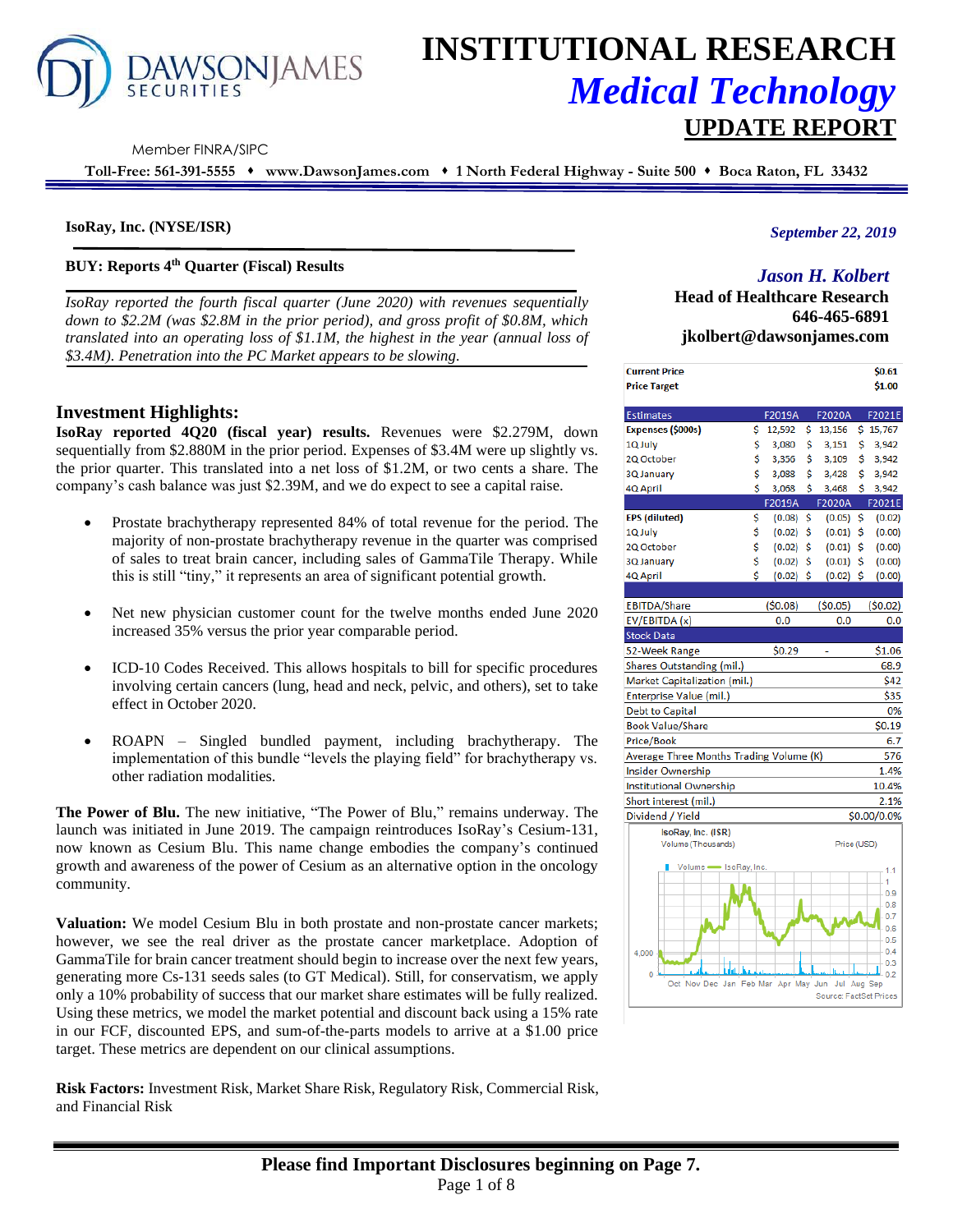

**Brachytherapy Back on the Throne.** As we noted in our prior notes, Alex Azar, the United States Secretary of Health and Human Services publicly stated that CMS, under the Trump Administration's advisement, plans on grouping radiation oncology therapy into the mandatory bundled payment model. This may be helping to drive market share back to prostate cancer - brachytherapy. Initiation of a capitated system (one fee for treatment) should drive hospitals to evaluate where they can achieve the best outcome for patients at the lowest cost. We believe radiation therapy can be one of the answers. Recall that the cost of the Cs-131 seeds that IsoRay provides is covered outside the bundle.

**New Branding - Blu Build.** Last year, Dr. David T. Marshall, a professor of Oncology and Urology at the Hollings Cancer Center, which is part of the University of South Carolina, performed the first prostate cancer surgery using the Blu Build real-time Cesium-131 brachytherapy delivery system. Dr. Marshall believes that the Blu Build technology can have a significant impact in the marketplace, stating*, "No two patients are exactly alike. What Blu Build provides physicians is a real-time means to individually customize and deliver a precise placement of Cesium-131 brachytherapy seeds tailored to the patient's anatomy and cancer as the physician is seeing it in the operating room at the time of surgery."* The main goal of the Blu Build model aligns perfectly with IsoRay's mission statement, *"IsoRay advances innovative radiotherapeutic technologies that focus on the patient."* The advantages of this system are all catered to the safety and efficacy of the patient. Cesium Blu introduces patients to a life of improved quality. It is able to directly target the tumor, minimizing damage to other tissue, as a result of the shorter half-life (Cesium-131) compared to the other radioisotopes on the market. With a competitive price and a customized procedure model, the stage is set for Blu Build to be an effective (efficacy  $\&$  cost) treatment for not only prostate cancer, but also other hard to treat areas, in the brain, pelvis, gyn, head, neck, lung, colon, and rectal areas.

**A Key Collaboration Opportunity.** IsoRay Inc. has established an important connection with the Texas Oncology group, an independent oncology practice with over 210 locations in Texas and around 460 working physicians. This new training collaboration was announced this past spring. It should help raise public awareness of brachytherapy and the revolutionary capability of Cesium-131. The goal of this program is to help train the next generation of brachy therapists using several different approaches like case observations, practice on artificial prostates, physics planning, and real-time procedure methodology. These video tutorials can all be accessed through their webinar.

# **Modeling Assumptions:**

- 1. We assume continued growth of the patient incidence and prevalence of prostate cancer. We also assume that brachytherapy can become a larger part of the over-all prostate cancer therapy marketplace. We currently assume brachytherapy is under 10% and over the next decade and rise to 17%. Within the brachytherapy marketplace, Cs-131 has just a 5% market share. We assume that share can rise by 23% over the next decade.
- 2. Pricing. We assume on average \$70 per seed and 50 seeds per case in PC. Please see the market model below for our assumptions in non-prostate indications.
- 3. For IsoRay, and a result of the complexities of Isotope management, there may be a significant reduction in the cost of manufacturing associated with the volume.
- 4. GammaTile. We model the recurrent brain cancers marketplace (300,000 cases per year) and assume the market is based on the 75% of patients who may undergo tumor resection. At just 3% market share, \$150 per seed and 65 seeds on average, the market becomes significant at \$86M annually. We apply just a 10% probability that the full commercial opportunity can be realized based on GT Medical's ability to invest the needed capital to aggressively change the current treatment paradigm.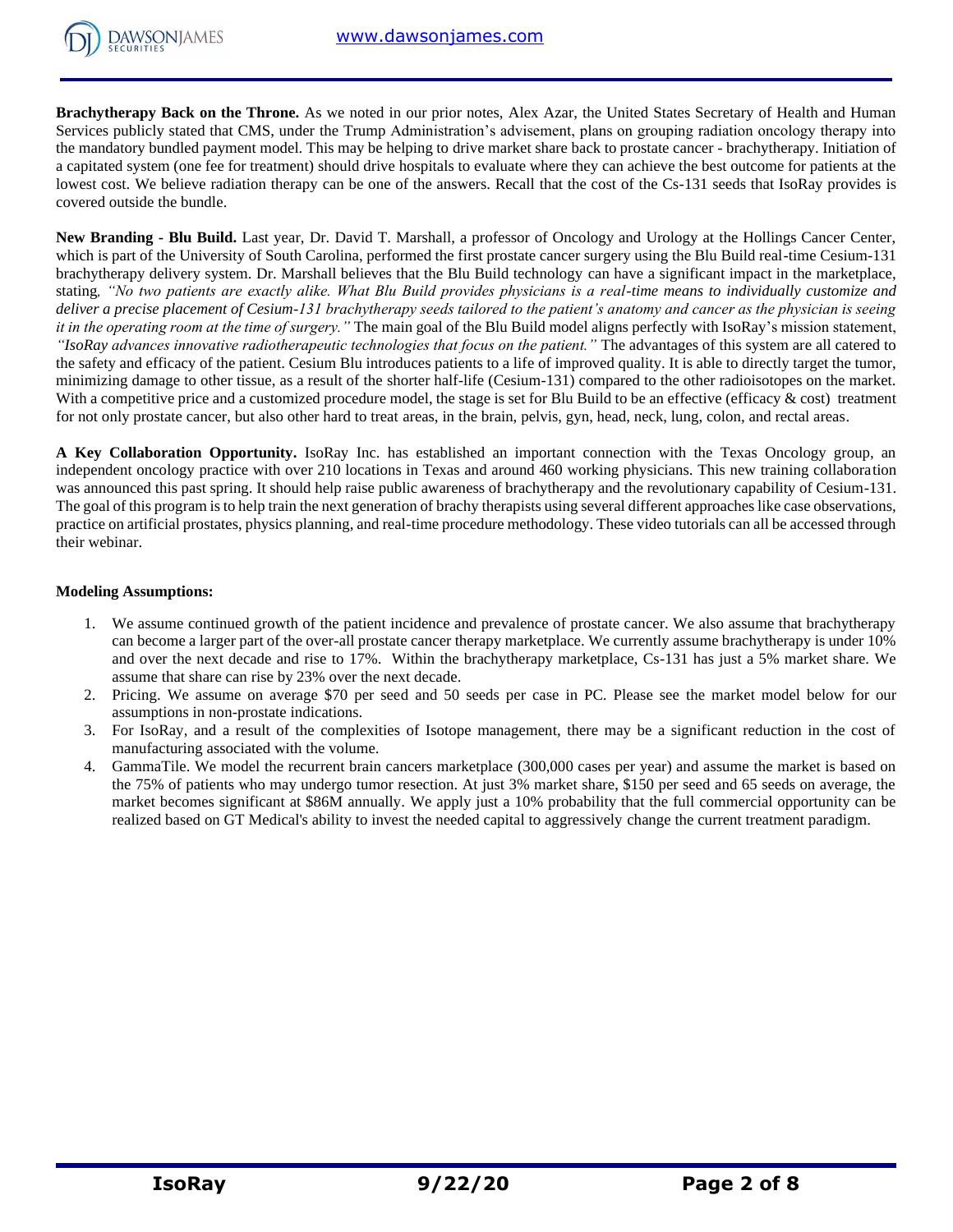

# **Exhibit 1: Cs-131 Models in Prostate, Other and GammaTile.\***

| CS-131 sales (\$000)                                            | 2018A    | 2019E   | 2020E    | 2021E    | 2022E    | 2023E    | 2024E    | 2025E    | 2026E    | 2027E    | 2028E    | 2029E    | 2030E    |
|-----------------------------------------------------------------|----------|---------|----------|----------|----------|----------|----------|----------|----------|----------|----------|----------|----------|
| <b>Prostate Cancer</b>                                          | 260,840  | 266,057 | 271,378  | 276,806  | 282,342  | 287,989  | 293,748  | 299,623  | 305,616  | 311,728  | 317,963  | 324,322  | 330,808  |
| % Patients electing monotherapeutic brachytherapy               | 9.3%     | 9.4%    | 9.6%     | 9.8%     | 10.0%    | 12.0%    | 13.0%    | 14.0%    | 15.0%    | 16.0%    | 17.0%    | 17.0%    | 17.2%    |
| Number of patients for brachytherapy                            | 24,258   | 25,009  | 26.052   | 27.127   | 28.234   | 34,559   | 38,187   | 41,947   | 45,842   | 49.876   | 54.054   | 55.135   | 56,899   |
| Market share                                                    | 5.0%     | 6.0%    | 8.0%     | 10.0%    | 12.0%    | 14.0%    | 16.0%    | 18.0%    | 20.0%    | 22.0%    | 22.5%    | 22.7%    | 22.8%    |
| Patients electing CS-131 (Over lodine-125 or Palladium-103)     | 1.213    | 1.501   | 2.084    | 2.713    | 3.388    | 4.838    | 6.110    | 7.551    | 9.168    | 10.973   | 12,162   | 12.516   | 12,973   |
| Price per seed                                                  | 70       | 70      | 70       | 70       | 70       | 70       | 70       | 70       | 70       | 70       | 70       | 70       | 70       |
| Seeds per patient                                               | 50       | 50      | 50       | 50       | 50       | 50       | 50       | 50       | 50       | 50       | 50       | 50       | 50       |
| CS-131 sales (Prostate cancer) (\$000)                          | \$4,245  | \$5.252 | \$7,295  | \$9,494  | \$11,858 | \$16,934 | \$21.385 | \$26,427 | \$32,090 | \$38,405 | \$42,567 | \$43,805 | \$45,405 |
|                                                                 | 505713%  |         |          |          |          |          |          |          |          |          |          |          |          |
| Non-prostate cancers (Head & Neck), Gyn., Lung Cancer           | 254,000  | 259.080 | 264,262  | 269,547  | 274,938  | 280,437  | 286,045  | 291,766  | 297,601  | 303,554  | 309,625  | 312,721  | 315,848  |
| % Patients receiving brachytherapy (monotherapy or combination) | 10.0%    | 12.0%   | 13.00%   | 14.00%   | 15.00%   | 16.00%   | 17.00%   | 18.00%   | 19.00%   | 20.00%   | 21.00%   | 22.00%   | 23.00%   |
| Number of patients for brachytherapy                            | 25,400   | 31.090  | 34,354   | 37.737   | 41.241   | 44,870   | 48.628   | 52,518   | 56.544   | 60.711   | 65,021   | 68,799   | 72,645   |
| Market share                                                    | 0.3%     | 0.5%    | 0.8%     | $1.0\%$  | $1.5\%$  | $2.0\%$  | $2.5\%$  | $3.0\%$  | $3.5\%$  | $4.0\%$  | 4.5%     | 4.9%     | 4.9%     |
| Patients receiving CS-131 brachytherapy                         | 76       | 155     | 258      | 377      | 619      | 897      | 1.216    | 1.576    | 1.979    | 2.428    | 2.926    | 3.371    | 3,560    |
| Price per seed                                                  | 115      | 115     | 115      | 115      | 115      | 115      | 115      | 115      | 115      | 115      | 115      | 115      | 115      |
| Seeds per patients                                              | 65       | 65      | 65       | 65       | 65       | 65       | 65       | 65       | 65       | 65       | 65       | 65       | 65       |
| CS-131 sales (Non-prostate cancer) (\$000)                      | \$570    | \$1,162 | \$1,926  | \$2,821  | \$4,624  | \$6,708  | \$9,087  | \$11,777 | \$14,793 | \$18,153 | \$21,871 | \$25,199 | \$26,608 |
|                                                                 |          |         |          |          |          |          |          |          |          |          |          |          |          |
| GammaTile (\$000)                                               | 2018A    | 2019E   | 2020E    | 2021E    | 2022E    | 2023E    | 2024E    | 2025E    | 2026E    | 2027E    | 2028E    | 2029E    | 2030E    |
| Brain cancer (cs/yr) - Candidates (new and recurrent)           | 300,000  | 306,000 | 312,120  | 318,362  | 324,730  | 331,224  | 337,849  | 344,606  | 351,498  | 358,528  | 365,698  | 373,012  | 380,473  |
| % Patients undergoing surgical resection                        | 75.0%    | 75.0%   | 75.0%    | 75.0%    | 75.0%    | 75.0%    | 75.0%    | 75.0%    | 75.0%    | 75.0%    | 75.0%    | 75.0%    | 75.0%    |
| Patients requiring treatment of tumor bed following resection   | 225,000  | 229,500 | 234,090  | 238,772  | 243.547  | 248.418  | 253.387  | 258,454  | 263,623  | 268.896  | 274,274  | 279,759  | 285,354  |
| Market share                                                    | 0.0%     | 0.1%    | 0.5%     | $1.0\%$  | $1.3\%$  | 1.5%     | $1.8\%$  | $2.0\%$  | $2.3\%$  | $2.5\%$  | 2.8%     | 3.1%     | 3.1%     |
| Patients receiving wafer                                        | $\Omega$ | 230     | 1.170    | 2.388    | 3.044    | 3.726    | 4.434    | 5.169    | 5.932    | 6.722    | 7.543    | 8.673    | 8,846    |
| Price per seed                                                  | \$150    | \$150   | \$150    | \$150    | \$150    | \$150    | \$150    | \$150    | \$150    | \$150    | \$150    | \$150    | \$150    |
| Seeds per patients                                              | 65       | 65      | 65       | 65       | 65       | 65       | 65       | 65       | 65       | 65       | 65       | 65       | 65       |
| Probability Factor                                              | 10%      | 10%     | 10%      | 10%      | 10%      | 10%      | 10%      | 10%      | 10%      | 10%      | 10%      | 10%      | 10%      |
| Wafer sales (Mengioma's) (\$000)                                | \$0      | \$224   | \$1,141  | \$2,328  | \$2,968  | \$3,633  | \$4,323  | \$5,040  | \$5,783  | \$6,554  | \$7,354  | \$8,456  | \$8,625  |
| Probability adjusted sales (\$000)                              | \$0      | \$224   | \$1,141  | \$2,328  | \$2,968  | \$3,633  | \$4,323  | \$5,040  | \$5,783  | \$6,554  | \$7,354  | \$8,456  | \$8,625  |
|                                                                 |          |         |          |          |          |          |          |          |          |          |          |          |          |
| <b>Combined Revenues</b>                                        | \$4,815  | \$6,638 | \$10,362 | \$14,643 | \$19,451 | \$27,275 | \$34,796 | \$43,244 | \$52,666 | \$63,112 | \$71,793 | \$77,459 | \$80,638 |

*Source: Dawson James; \* Numbers are estimated for all years.*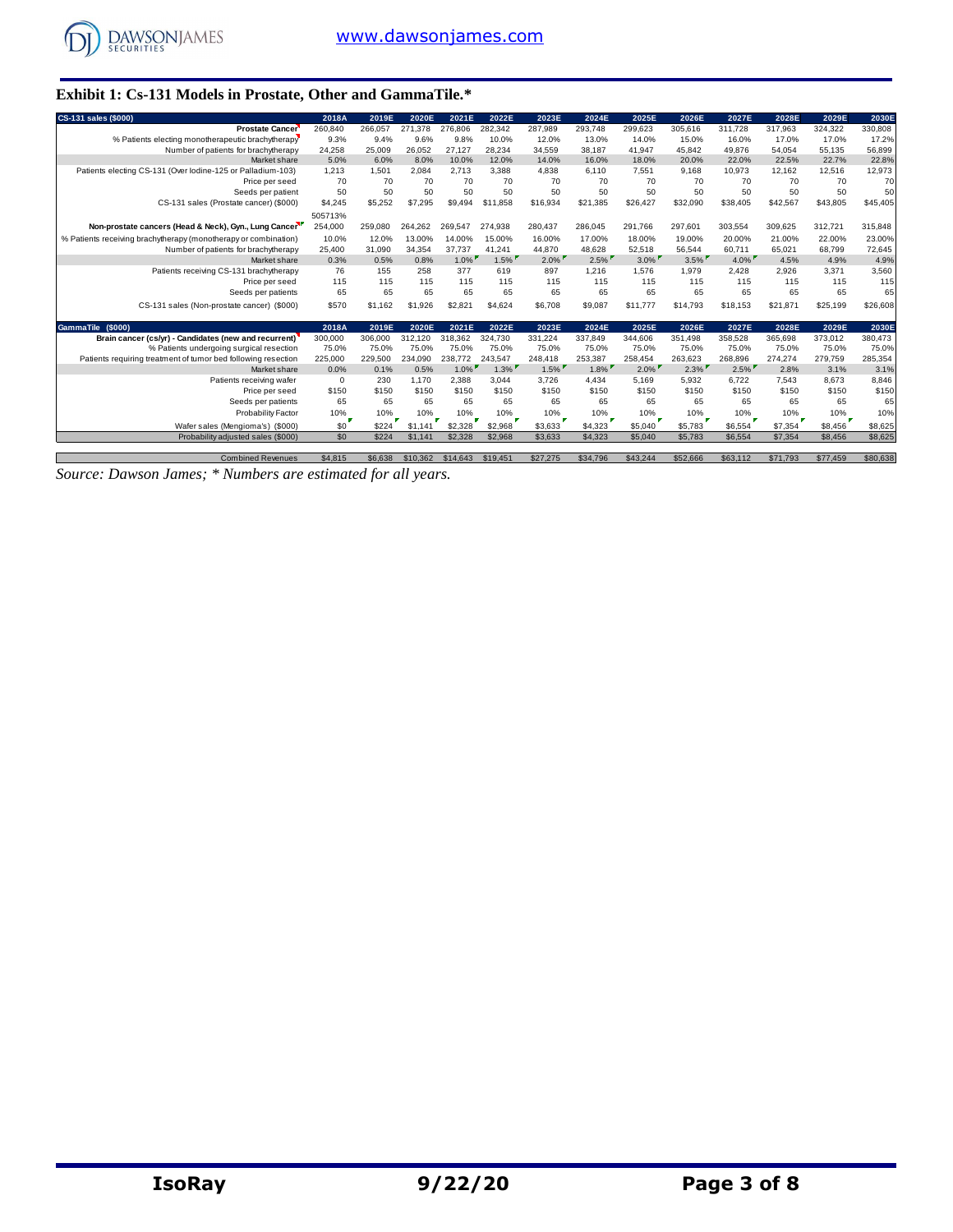

#### **VALUATION**

We see IsoRay as an established company that has commercialized an approved product that has strong product attributes. Revenue today is small at just \$10M annually, but we believe these revenues, with our modest assumptions, can grow over the coming decade. For these reasons, we apply a 15% risk rate. Typically for early stage companies with no approved products which possess a lot of clinical risks, we use a 30% risk rate, and for established companies with more predictable revenues and typically cash flow positive, we apply a 10% risk rate. We model the company's revenues (and expenses) out to 2030. We consider the need to raise capital, and as such, we use a future projected share count. We then apply these metrics to our free cash flow to the firm (FCFF), discounted earnings (dEPS) and the sum of the parts (SOP) model, which are equal weighted, averaged and rounded to the nearest whole number. This method results in a \$1.00 price target for IsoRay.

#### **Exhibit 2. FCFF Model**

 $1.2<sub>2</sub>$ 

|                                                                   | Average<br>- \$         | 1.2         |                          |                          |          |                          |                          |                          |                          |        |        |        |                          |        |                          |
|-------------------------------------------------------------------|-------------------------|-------------|--------------------------|--------------------------|----------|--------------------------|--------------------------|--------------------------|--------------------------|--------|--------|--------|--------------------------|--------|--------------------------|
|                                                                   | Price Target \$<br>Year | 1.3<br>2020 |                          |                          |          |                          |                          |                          |                          |        |        |        |                          |        |                          |
| DCF Valuation Using FCF (mln):                                    |                         |             |                          |                          |          |                          |                          |                          |                          |        |        |        |                          |        |                          |
| units ('000)                                                      |                         |             | 2018A                    | 2019A                    | 2020A    | 2021E                    | 2022E                    | 2023E                    | 2024E                    | 2025E  | 2026E  | 2027E  | 2028E                    | 2029E  | 2030E                    |
| EBIT                                                              |                         |             | (6,700)                  | (5,278)                  | (3, 446) | (1, 124)                 | 1,253                    | 5,803                    | 10,088                   | 15,070 | 20,789 | 26,673 | 31,312                   | 34,750 | 36,370                   |
| <b>Tax Rate</b>                                                   |                         |             | 0%                       | 0%                       | 0%       | 7%                       | 9%                       | 11%                      | 14%                      | 16%    | 17%    | 18%    | 19%                      | 25%    | 29%                      |
| $EBIT(1-t)$                                                       |                         |             | (6,700)                  | (5,278)                  | (3, 438) | (1,045)                  | 1,140                    | 5,164                    | 8,676                    | 12,659 | 17,255 | 21,872 | 25,363                   | 25,978 | 25,721                   |
| CapEx                                                             |                         |             | $\overline{\phantom{a}}$ | $\overline{\phantom{a}}$ | $\sim$   | $\sim$                   | $\sim$                   | $\sim$                   | $\overline{\phantom{a}}$ |        |        |        | $\overline{\phantom{a}}$ |        | $\overline{\phantom{a}}$ |
| Depreciation                                                      |                         |             | $\sim$                   | $\overline{\phantom{a}}$ | $\sim$   | $\overline{\phantom{a}}$ | $\overline{\phantom{a}}$ | $\overline{\phantom{a}}$ |                          |        |        |        |                          |        | $\overline{\phantom{a}}$ |
| Change in NWC                                                     |                         |             |                          |                          |          |                          |                          |                          |                          |        |        |        |                          |        |                          |
| <b>FCF</b>                                                        |                         |             | (6,700)                  | (5,278)                  | (3, 438) | (1,045)                  | 1,140                    | 5,164                    | 8,676                    | 12,659 | 17,255 | 21,872 | 25,363                   | 25,978 | 25,721                   |
| PV of FCF                                                         |                         |             | (8,861)                  | (6,070)                  | (3, 438) | (909)                    | 862                      | 3,396                    | 4,961                    | 6,294  | 7,460  | 8,223  | 8,291                    | 7,385  | 6,357.72                 |
| Discount Rate<br>Long Term Growth Rate                            |                         |             | 15%<br>1%                |                          |          |                          |                          |                          |                          |        |        |        |                          |        |                          |
| <b>Terminal Cash Flow</b>                                         |                         |             | 185,555                  |                          |          |                          |                          |                          |                          |        |        |        |                          |        |                          |
| Terminal Value YE2030                                             |                         |             | 45,866                   |                          |          |                          |                          |                          |                          |        |        |        |                          |        |                          |
| <b>NPV</b><br>NPV-Debt<br>Shares out (thousands)<br>NPV Per Share |                         | S           | 88,677<br>70,746<br>1.3  | 2030E                    |          |                          |                          |                          |                          |        |        |        |                          |        |                          |

*Source: Dawson James estimates, company reports*

# **Exhibit 3. Discounted EPS Model**

| <b>Current Year</b>      | 2020       |
|--------------------------|------------|
| Year of EPS              | 2030       |
| <b>Earnings Multiple</b> | 10         |
| Discount Factor          | 15%        |
| <b>Selected Year EPS</b> | \$<br>0.37 |
| <b>NPV</b>               | 0.91       |

| Current Year<br>Year of EPS |                | 2020<br>2030    |          |                 |        | Discount Rate and Earnings Multiple Varies, Year is Constant | 2030 EPS |        |             |      |
|-----------------------------|----------------|-----------------|----------|-----------------|--------|--------------------------------------------------------------|----------|--------|-------------|------|
| Earnings Multiple           |                | 10 <sup>1</sup> |          |                 | 5%     | 10%                                                          | 15%      | 20%    | 25%         | 30%  |
|                             |                |                 | Earnings |                 |        |                                                              |          |        |             |      |
| Discount Factor             |                | 15%             | Multiple |                 | \$0.44 | \$0.26                                                       | \$0.16   | \$0.10 | $$0.06$$ \$ | 0.04 |
| Selected Year EPS           | $\mathfrak{s}$ | 0.37            |          |                 | \$1.09 | \$0.65                                                       | \$0.40   | \$0.25 | $$0.16$ \$  | 0.10 |
| <b>NPV</b>                  | .S             | 0.91            |          | 10              | \$2.18 | \$1.31                                                       | \$0.80   | \$0.50 | $$0.32$$ \$ | 0.21 |
|                             |                |                 |          | 15              | \$3.27 | \$1.96                                                       | \$1.20   | \$0.75 | $$0.48$ \$  | 0.31 |
|                             |                |                 |          | 20              | \$4.36 | \$2.61                                                       | \$1.60   | \$1.00 | \$0.64\$    | 0.42 |
|                             |                |                 |          | 25              | \$5.44 | \$3.26                                                       | \$2.00   | \$1.25 | $$0.80$$ \$ | 0.52 |
|                             |                |                 |          | 30              | \$6.53 | \$3.92                                                       | \$2.40   | \$1.50 | $$0.96$ \$  | 0.62 |
|                             |                |                 |          | 35 <sub>1</sub> | \$7.62 | \$4.57                                                       | \$2.80   | \$1.75 | $$1.12$ \$  | 0.73 |

#### **Exhibit 4. Sum of the Parts Model**

|                                          |       |                                |                                | .         | -----<br>.      |            |
|------------------------------------------|-------|--------------------------------|--------------------------------|-----------|-----------------|------------|
|                                          |       | Source: Dawson James estimates |                                |           |                 |            |
| <b>Exhibit 4. Sum of the Parts Model</b> |       |                                |                                |           |                 |            |
| IsoRay, Inc.                             | LT Gr |                                | Discount Rate Yrs. to Peak Mkt | % Success | Peak Sales MM's | <b>NPV</b> |
| CS-131 (Prostate cancer)                 | 1%    | 15%                            | 5                              | 100%      | \$45            | \$324      |
| <b>NPV</b>                               |       |                                |                                |           |                 | \$0.68     |
| CS-131 (non-prostate cancer)             | 1%    | 15%                            | 5                              | 100%      | \$27            | \$190      |
| <b>NPV</b>                               |       |                                |                                |           |                 | \$0.40     |
| GammaTile                                | 1%    | 30%                            | 3                              | 50%       | \$86            | \$297      |
| <b>NPV</b>                               |       |                                |                                |           |                 | \$0.29     |
| Net Margin                               |       |                                |                                |           |                 | 30%        |
| MM Shrs OS (2028E)                       |       |                                |                                |           |                 | 71         |
| <b>Total</b>                             |       |                                |                                |           |                 | \$1.4      |

*Source: Dawson James estimates*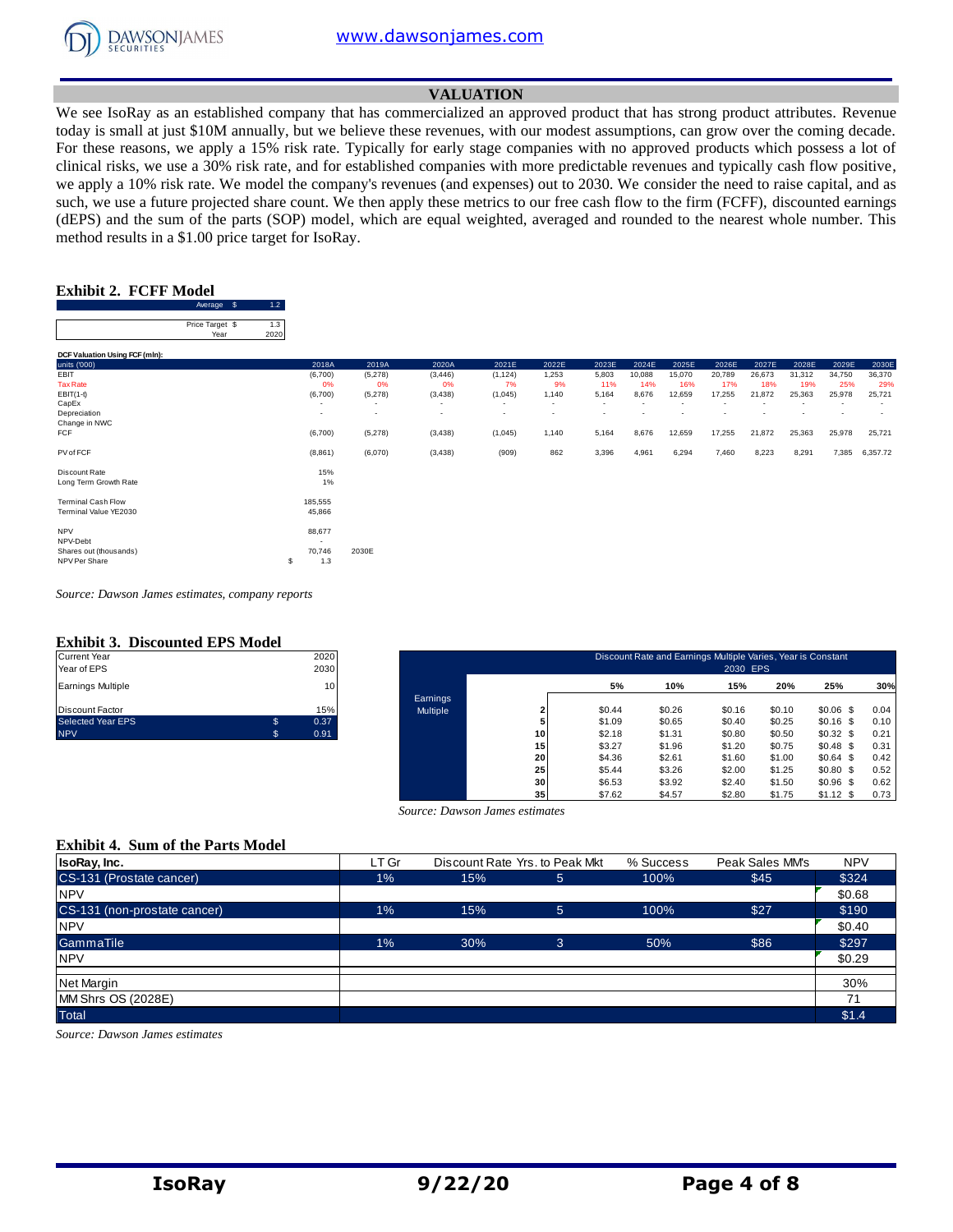

#### **Risk Analysis:**

**Investment Risk**: IsoRay is a small capital company, which can translate into high volatility and risk for investors. The company's revenues depend on one product with multiple applications. Prostate cancer treatment accounted for greater than three-fourths of product sales, and the prostate cancer market has been declining.

**Market Share Risk.** IsoRay faces well-entrenched competition within the brachytherapy marketplace as well as outside the marketplace from well-capitalized large pharma and biotechnology companies.

**Regulatory Risk**: Barium is the main raw material used to make Cesium-131. IsoRay relies heavily on the production of Barium. The main supplier of Cesium-131 is in Russia, so the majority of the production of Cesium is dependent on U.S. - Russian relations. The manufacturing facilities all need to pass certain standards of operation in order to be functionally running.

**Commercial Risk**: End consumers may believe that there is a lack of product doses for Cesium 131, and radiation therapy represents a complication for some providers.

**Financial Risk**: IsoRay is likely to have additional capital raises before the company can be self-sustaining.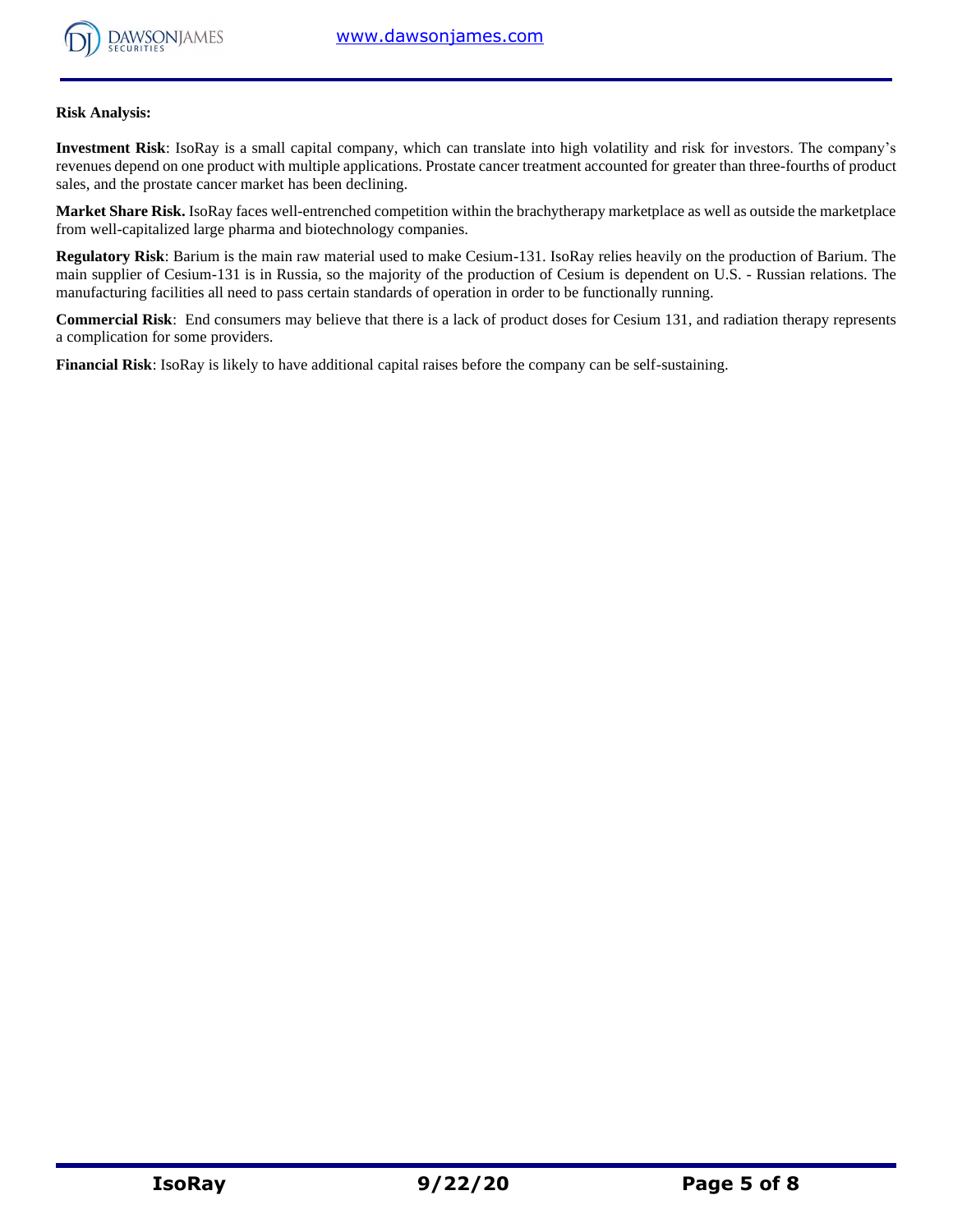

# **Exhibit 5. Income Statement**

| IsoRay™ Medical, Inc.: Income Statement (\$000)      | 6.2017   | 6.2018  | 6.2019  | <b>July-Sept</b> | Oct-Dec | Jan-Mar      | Apr-Jun  | 6.2020   | <b>July-Sept</b> | Oct-Dec | <b>Jan-Mar</b> | Apr-Jun | 6.2021   | 6.2022 | 6.2023 | 6.2024          | 6.2025 | 6.2026 | 6.2027 | 6.2028 | 6.2029 | 6.2030 |
|------------------------------------------------------|----------|---------|---------|------------------|---------|--------------|----------|----------|------------------|---------|----------------|---------|----------|--------|--------|-----------------|--------|--------|--------|--------|--------|--------|
| IsoRay™ Medical, Inc.: YE Jun 30                     | 2017A    | 2018A   | 2019A   | 1Q20A            | 2Q20A   | 3Q20A        | 4Q20A    | 2020A    | 1021E            | 2Q21E   | 3Q21E          | 4Q21E   | 2021E    | 2022E  | 2023E  | 2024E           | 2025E  | 2026E  | 2027E  | 2028E  | 2029E  | 2030E  |
| Cs-131 Prostate Cancer                               | 4.761    | 5.369   | 5.252   | 1.547            | 1.500   | 2,080        | 1.544    | 6,671    | 2.374            | 2.374   | 2.374          | 2,374   | 9.494    | 11.858 | 16,934 | 21,385          | 26,427 | 32,090 | 38.405 | 42,567 | 43.805 | 45,405 |
| Cs-131 Seeds (non-prostate - non-brain)              |          | 506     | 1,162   | 482              | 421     | 500          | 450      | 1,853    | 705              | 705     | 705            | 705     | 2,821    | 4,624  | 6,708  | 9,087           | 11,777 | 14,793 | 18,153 | 21,87  | 25,199 | 26,608 |
| Gamma Tile                                           |          |         | 224     | 286              | 285     | 300          | 285      | 1,156    | 582              | 582     | 582            | 582     | 2,328    | 2,968  | 3,633  | 4,323           | 5,040  | 5.783  | 6,554  | 7,354  | 8.456  | 8,625  |
| <b>Total Product Sales</b>                           | 4.761    | 5.923   | 7.314   | 2.315            | 2.206   | 2.880        | 2.279    | 9.680    | 3.661            | 3.661   | 3.661          | 3.661   | 14.643   | 19,451 | 27.275 | 34,796          | 43.244 | 52.666 | 63.112 | 71.793 | 77.459 | 80.638 |
| <b>Expenses</b>                                      |          |         |         |                  |         |              |          |          |                  |         |                |         |          |        |        |                 |        |        |        |        |        |        |
| Cost of product sales (prostate)                     | 3.923    | 3.790   | 3,808   | 1,000            | 1,000   | 1,100        | 1,150    | 4,250    | 1,464            | 1,464   | 1,464          | 1,464   | 5,857    | 7,586  | 10,092 | 12,526          | 15,135 | 17,907 | 21.458 | 24,410 | 25,562 | 26,611 |
| COGS % of revenue                                    | 82%      | 68%     | 64%     | 43%              | 43%     | 43%          | 439      | 44%      | 40%              | 40%     | 40%            | 40%     | 40%      | 399    | 379    | 36%             | 35%    | 34%    | 34%    | 349    | 33%    | 33%    |
| Cost of product sales (non-prostate)                 |          | 291     | 459     | 79               | 95      | 74           | 58       | 306      | 257              | 257     | 257            | 257     | 1,030    | 1,518  | 2,068  | 2,682           | 3,363  | 4,115  | 4,941  | 5,845  | 6,731  | 7,047  |
| COGS % of revenue                                    | 209      | 5%      | 28%     | 20%              | 20%     | 20%          | 20%      | 20%      | 20%              | 20%     | 20%            | 20%     | 20%      | 20%    | 20%    | 20%             | 20%    | 20%    | 20%    | 20%    | 20%    | 20%    |
| Sales and marketing expenses                         | 2,310    | 2,660   | 2,679   | 815              | 666     | 805          | 690      | 2,976    | 759              | 759     | 759            | 759     | 3,036    | 3,096  | 3,158  | 3,221           | 3,286  | 3,351  | 3,418  | 3.487  | 3,557  | 3,628  |
| S&M% of revenue                                      |          |         |         |                  |         |              |          |          |                  |         |                |         |          |        |        |                 |        |        |        |        |        |        |
| General and administrative expenses                  | 3.918    | 4.165   | 4.172   | 1,097            | 1,071   | 1,155        | 1,248    | 4,571    | 1,166            | 1,166   | 1,166          | 1.166   | 4,662    | 4,756  | 4,851  | 4,948           | 5,047  | 5.148  | 5,251  | 5,356  | 5.463  | 5,572  |
| G&A% of revenue                                      |          |         |         |                  |         |              |          |          |                  |         |                |         |          |        |        |                 |        |        |        |        |        |        |
| Research and development                             | 965      | 1.746   | 1,474   | 233              | 277     | 294          | 322      | 1,126    | 296              | 296     | 296            | 296     | 1.182    | 1,241  | 1,303  | 1,330           | 1,343  | 1.356  | 1.370  | 1,384  | 1,397  | 1,411  |
| R&D % of revenue                                     |          |         |         |                  |         |              |          |          |                  |         |                |         |          |        |        |                 |        |        |        |        |        |        |
|                                                      | (48)     |         |         |                  |         |              |          |          |                  |         |                |         |          |        |        |                 |        |        |        |        |        |        |
| <b>Stk Optn's</b>                                    |          |         |         |                  |         |              |          |          |                  |         |                |         |          |        |        |                 |        |        |        |        |        |        |
| Non-GAAP, Adi                                        |          |         |         | (73)             |         |              |          | (73)     |                  |         |                |         |          |        |        |                 |        |        |        |        |        |        |
| <b>Total Expenses</b>                                | 11.068   | 12.652  | 12.592  | 3.151            | 3.109   | 3.428        | 3.468    | 13.156   | 3.942            | 3.942   | 3.942          | 3.942   | 15.767   | 18.198 | 21,472 | 24,707          | 28.174 | 31.877 | 36,438 | 40.481 | 42.709 | 44.268 |
| Operating income (Loss)                              | (6, 307) | (6.729) | (5,278) | (836)            | (903)   | (548)        | (1, 189) | (3, 476) | (281)            | (281)   | (281)          | (281)   | (1, 124) | 1,253  | 5.803  | 10.088          | 15.070 | 20.789 | 26.673 | 31,312 | 34,750 | 36,370 |
| Interest income                                      | 117      | 29      |         | 20               | 6       |              |          | 30       |                  |         |                |         |          |        |        |                 |        |        |        |        |        |        |
| Change in fair value of warrant derivative liability | 27       |         |         |                  |         |              |          |          |                  |         |                |         |          |        |        |                 |        |        |        |        |        |        |
| Financing and interest expense                       |          |         |         |                  |         |              |          |          |                  |         |                |         |          |        |        |                 |        |        |        |        |        |        |
| <b>Total other income</b>                            | 144      | 29      |         | 20               | -6      | $\mathbf{3}$ |          | 30       |                  |         |                |         |          |        |        |                 |        |        |        |        |        |        |
| <b>Pretax Income</b>                                 | (6.163)  | (6.700) | (5.278) | (816)            | (897)   | (545)        | (1.188)  | (3, 446) | (281)            | (281)   | (281)          | (281)   | (1.124)  | 1.253  | 5,803  | 10.088          | 15.070 | 20.789 | 26.673 | 31.312 | 34.750 | 36,370 |
| Income Tax Benefit (Provision)                       |          |         |         |                  | (2)     | (3)          | (3)      |          | (20)             | (20)    | (20)           | (20)    | (79)     | 113    | 638    | 1,412           | 2,411  | 3,534  | 4.801  | 5.949  | 8.772  | 10,649 |
| <b>Tax Rate</b>                                      |          |         |         | 4%               | 4%      | 4%           |          |          | 7%               | 7%      | 7%             |         |          |        |        | 14 <sup>°</sup> | 16     | 179    |        |        | 25%    | 29%    |
| <b>GAAP Net Income (loss)</b>                        | (6.166)  | (6,711) | (5,278) | (816)            | (899)   | (548)        | (1, 191) | (3, 454) | (261)            | (261)   | (261)          | (261)   | (1,045)  | 1.140  | 5,164  | 8.676           | 12.659 | 17.255 | 21.872 | 25,363 | 25,978 | 25.721 |
| Preferred stock dividends                            | (11)     | (11.00) |         | (3.00)           |         |              |          |          |                  |         |                |         |          |        |        |                 |        |        |        |        |        |        |
| <b>GAAP-EPS</b>                                      | (0.11)   | (0.12)  | (0.08)  | (0.01)           | (0.01)  | (0.01)       | (0.02)   | (0.05)   | (0.00)           | (0.00)  | (0.00)         | (0.00)  | (0.02)   | 0.02   | 0.08   | 0.13            | 0.18   | 0.25   | 0.31   | 0.36   | 0.37   | 0.37   |
| Non GAAP EPS (dil)                                   | (0.11)   | (0.12)  | (0.08)  | (0.01)           | (0.01)  | (0.01)       | (0.02)   | (0.05)   | (0.00)           | (0.00)  | (0.00)         | (0.00)  | (0.02)   | 0.02   | 0.08   | 0.13            | 0.18   | 0.25   | 0.31   | 0.36   | 0.37   | 0.37   |
| Wotd Ava Shrs (Bas) - '000s                          | 55.016   | 55.159  | 67.042  | 67.388           | 67.388  | 67.558       | 68.075   | 67.602   | 68.143           | 68.211  | 68.279         | 68.348  | 68.245   | 68,519 | 68.793 | 69.069          | 69.346 | 69.623 | 69.902 | 70.182 | 70.463 | 70.746 |
| Wgtd Avg Shrs (Dil) - '000s                          | 55,016   | 55.159  | 67.042  | 67.388           | 67.388  | 67.558       | 68,075   | 67.602   | 68.143           | 68.211  | 68,279         | 68,348  | 68.245   | 68,519 | 68,793 | 69.069          | 69.346 | 69.623 | 69,902 | 70.182 | 70.463 | 70.746 |

*Source: Dawson James estimates and Company Reports*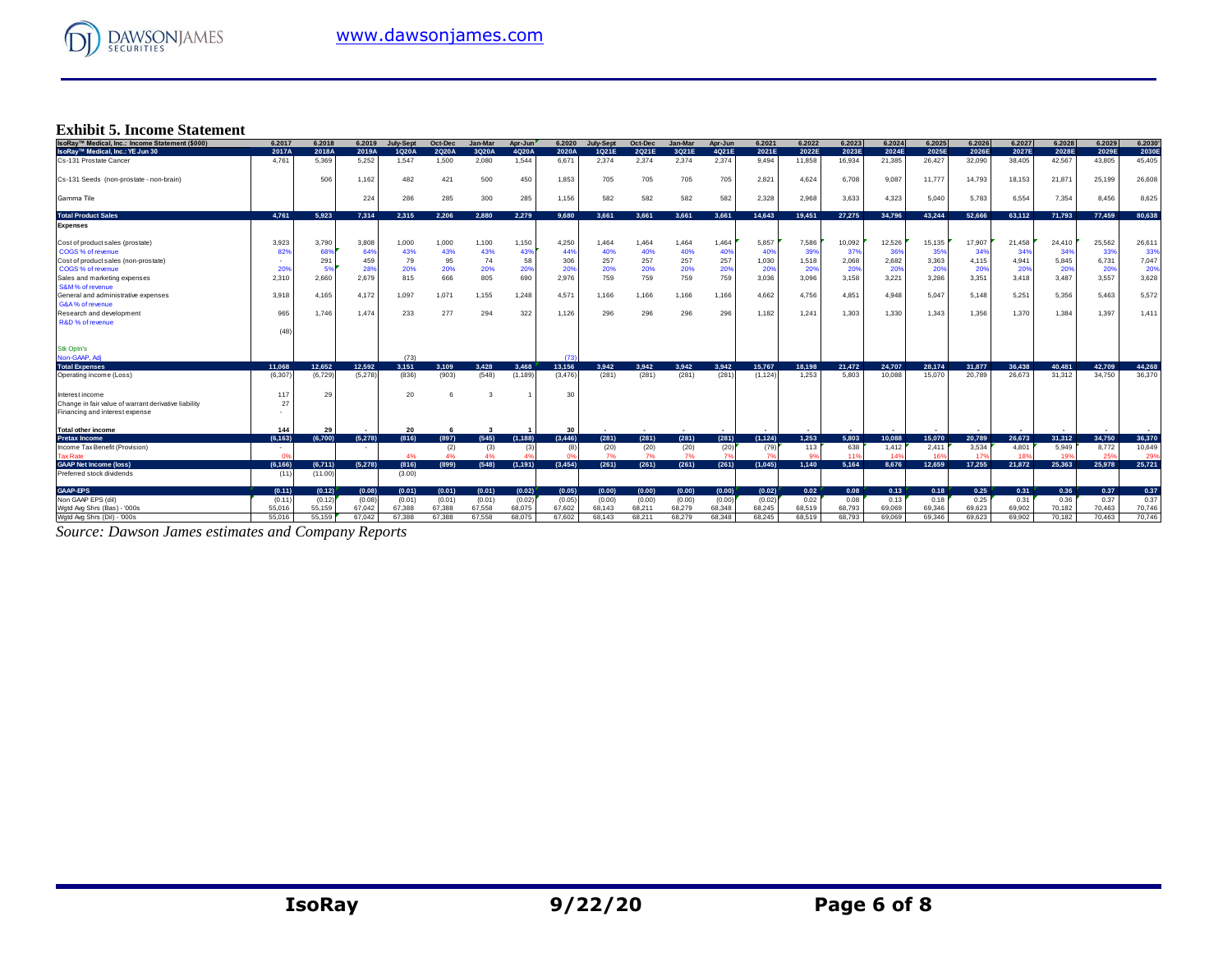

#### Companies mentioned in this report

*GT Medical (private)*

#### **Important Disclosures:**

# **Price Chart:**



Price target and rating changes over the past three years:

- Initiated Buy July 1, 2019 Price Target  $$1.00$
- Update Buy September 26, 2019 Price Target \$1.00 Update – Buy – November 22, 2019 – Price Target \$1.00
- Update Buy February 5, 2020 Price Target \$1.00
- Update Buy May 13, 2020 Price Target \$1.00
- Update Buy September 22, 2020 Price Target \$1.00

Dawson James Securities, Inc. (the "Firm") is a member of the Financial Industry Regulatory Authority ("FINRA") and the Securities Investor Protection Corporation ("SIPC").

The Firm does not make a market in the securities of the subject company(s). The Firm has NOT engaged in investment banking relationships with ISR in the prior twelve months, as a manager or co-manager of a public offering and has NOT received compensation resulting from those relationships. The Firm may seek compensation for investment banking services in the future from the subject company(s). The Firm has NOT received any other compensation from the subject company(s) in the last 12 months for services unrelated to managing or co-managing of a public offering.

Neither the research analyst(s) whose name appears on this report nor any member of his (their) household is an officer, director or advisory board member of these companies. The Firm and/or its directors and employees may own securities of the company(s) in this report and may increase or decrease holdings in the future. As of August 31, 2020, the Firm as a whole did not beneficially own 1% or more of any class of common equity securities of the subject company(s) of this report. The Firm, its officers, directors, analysts or employees may affect transactions in and have long or short positions in the securities (or options or warrants related to those securities) of the company(s) subject to this report. The Firm may affect transactions as principal or agent in those securities.

Analysts receive no direct compensation in connection with the Firm's investment banking business. All Firm employees, including the analyst(s) responsible for preparing this report, may be eligible to receive non-product or service specific monetary bonus compensation that is based upon various factors, including total revenues of the Firm and its affiliates as well as a portion of the proceeds from a broad pool of investment vehicles consisting of components of the compensation generated by investment banking activities, including but not limited to shares of stock and/or warrants, which may or may not include the securities referenced in this report.